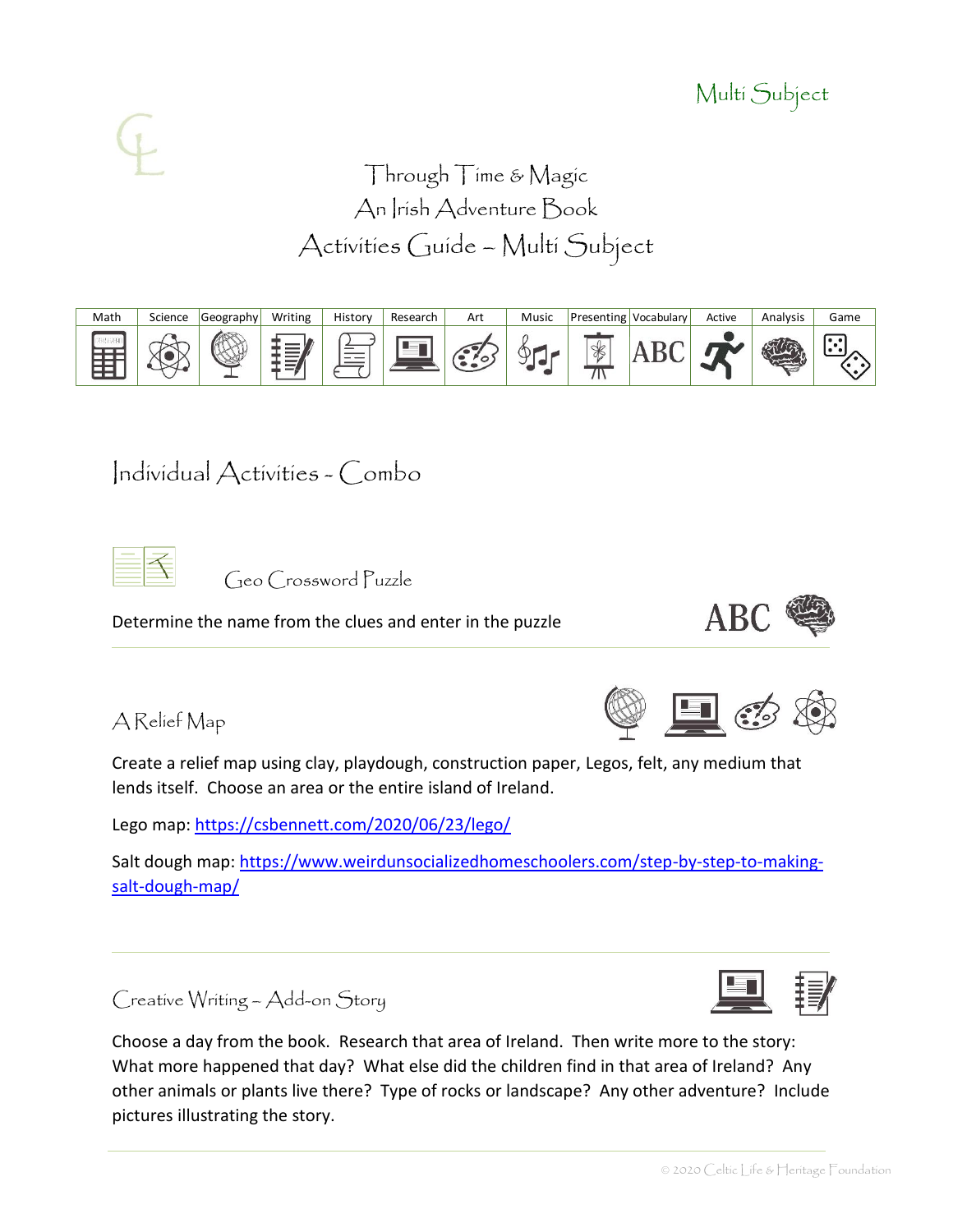Individual Activities – Combo, cont.

Creative Writing – A New List

Write a story about a different list of items to find. Where would they go to find the item? Student chooses their own list and researches where the adventure would take them. What else would happen during the adventure?

## Crosscut of Lough Neagh

Draw a crosscut of the lake to include:

- o geology of the bedrock lake floor
- o geography of bank
- $\circ$  flora around the lake and right up to the water
- o flora in the lake
- $\circ$  fauna in the lake (in addition to what the kids found)
- o animals around the lake

## Travel with the Kids

Choose a day from the book and go there virtually either by satellite or ground view. What is seen? Take virtual pictures of the places visited and a short write up of what was discovered.

| Virtual Scavenger Hunt |
|------------------------|
|------------------------|

Using the same list as the kids in the story, find all the items in Ireland virtually. Use Google Maps/Earth or other satellite program to locate. Journal and take "pictures" of locations. Where the items are found may differ from where the kids found the items, as many can be found in multiple locations.

Option: Write a story or keep a journal of the virtual adventure and include a map of the virtual journal.

*Supplemental: List from book*



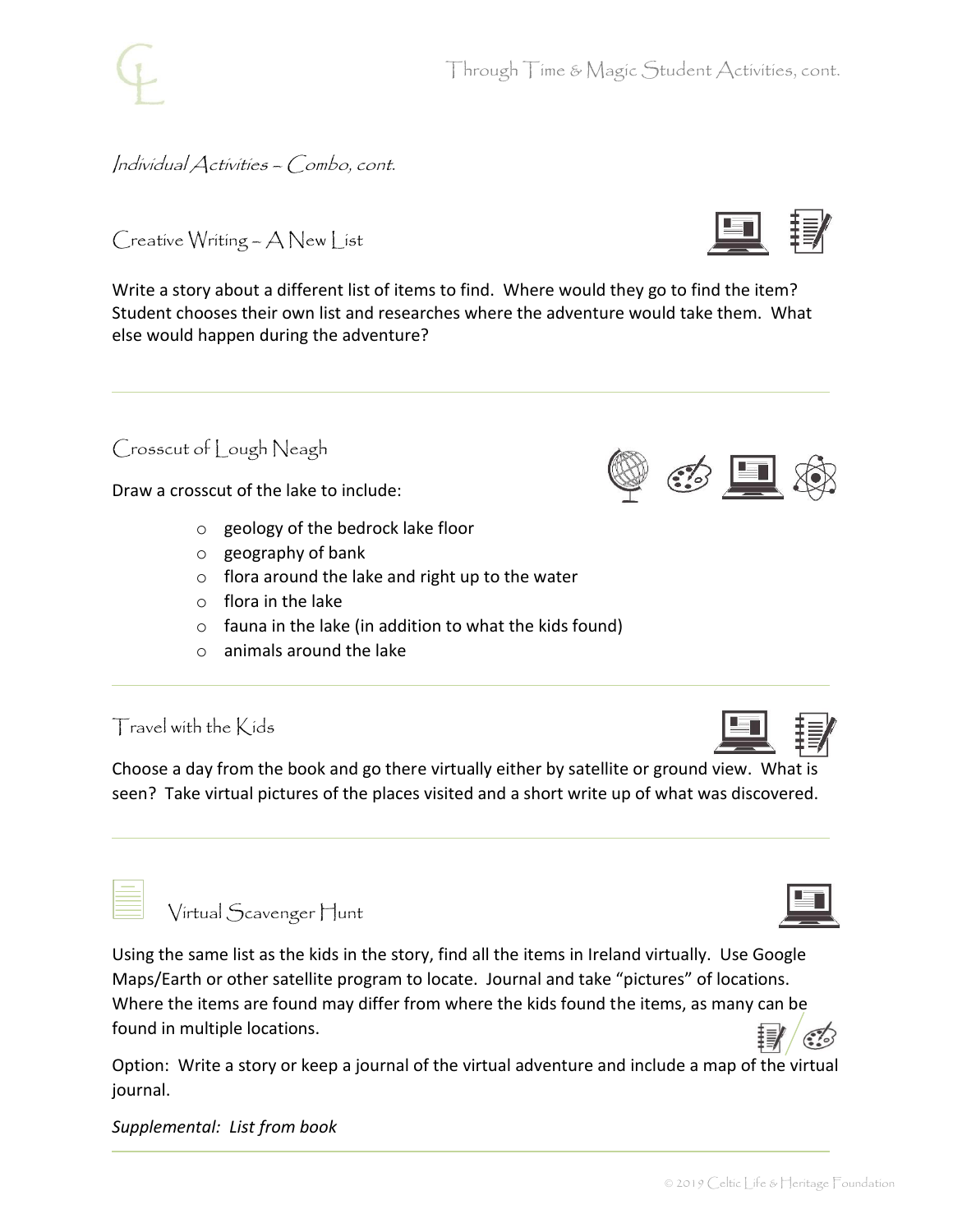#### Individual Activities – Combo, cont.



Water Field Trip



Choose a lake or river in Ireland and research what is found around it using the worksheet provided. Include pictures of the area found on the internet. Then go to a lake or river locally. Take pictures and do research on what is found in and around the local water. What is the same? What is different? Why?

Go to a place with a river or lake. Document the trip by either collecting or taking pictures

- o What type of plants are there?
- o What animals were seen?
- o What type of rocks/ground?
- o Why is there a lake/river there? What is the geography?
- o What else was interesting
- o What does it have in common with what is found in Ireland?

*Supplemental: worksheets to complete*

#### Animal Habitat Layers



Choose an area of Ireland. Using transparencies and markers, create the layers of each habitat area. Lay over the top of each other to show what is included in the habitat. Include a legend of what each layer includes.

Layers may include:

- Rock / soil
- Low lying vegetation (grass)
- Water source
- Larger vegetation (trees/bushes)
- Food Source(s)
- Shelter
- Other animals
- Chosen animal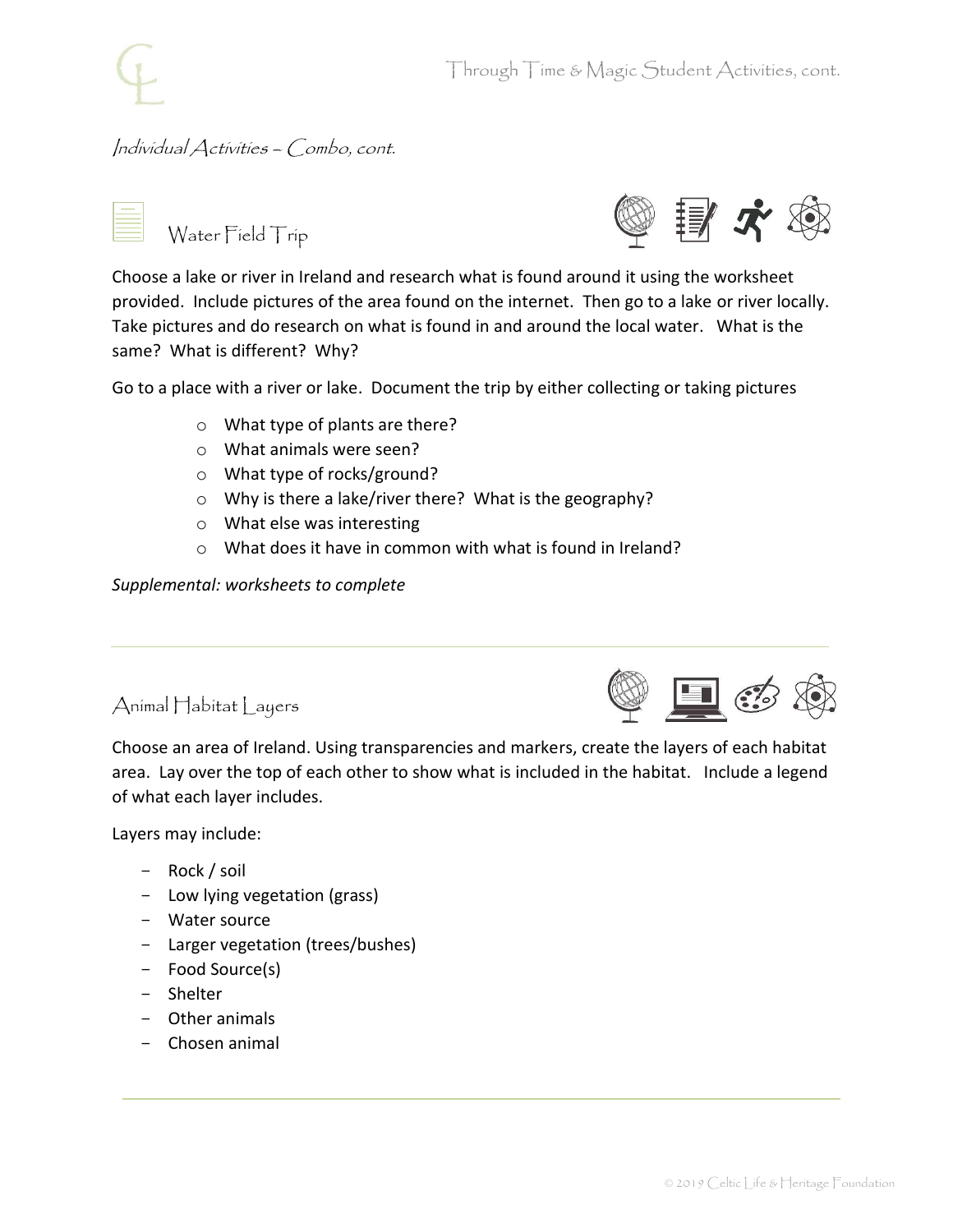# Small Group Activities - Combo

Matching Game

Using the combination of flora, fauna, and geology match cards, shuffle all cards together (both the pictures and the words). Place face down in the middle of the table. Each player draws five cards and flip five cards over for all to see.

If any player has a match in their hand, they play the pair in front of them and draw cards to replace the pair in their hand.

Starting the with the youngest player, try to match a card from their hand with a face up card from the table. If they cannot, draw a card and try to match that one. If unsuccessful, discard a card of their choice from their hand face up. This card can now be matched by other players. If a player can make a match, put the pair in front of them and draw a card. That turn is over. Play continues clockwise until one player no longer has any cards. Whoever has the most pairs wins.

*Supplemental: match cards from flora/fauna/rock types and answer key*

News

Create a news team to cover the news about flora/fauna/geography/geology in Ireland. Include who/what/where/when/why along with a slide show, illustrations, video, or pictures.

Presentations

Divide kids into groups. Each student chooses an area to review:

flora/fauna/geology/geography; using the examples in the book, list each different type discovered and 3 facts about the item, in addition are they found where you live? If so, where? Create presentation either as a tri-board, video, PowerPoint, journalist, magazine articles, news reporter, etc.





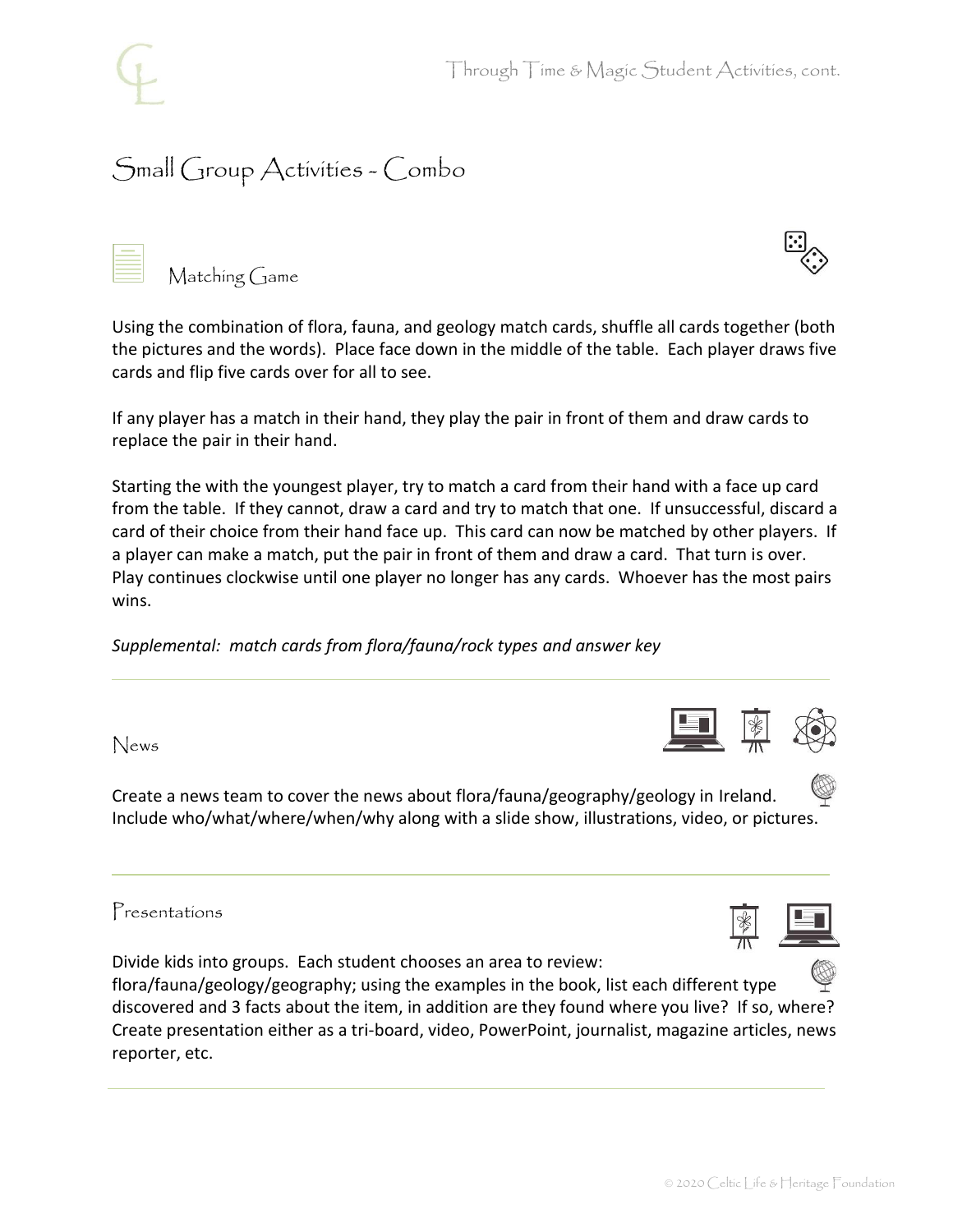### Small Group Activities – Combo, cont.

Create a Journal



Journal - like the kids did: divide kids into groups of four; each pick a character and create their part to the journal with the character's personality in mind. Combine into one journal. Here are ideas to include:

- o Recreate the journal based on the book, adding in additional things they may have found
- o What more trees would they have found? /flowers/stones, etc.
- o Are there plants found in Ireland also local? if so, press actual leaves/plants/flowers and include
- o Look for pictures on the internet, print and include
- o write about what they saw and experienced
- o include characteristics of places or where items were found
- o add additional locations/finding on map
- o What additional animals could be found?
- o Decorate the front of the journal
- $\circ$  Add in their own adventure in exploring Ireland either virtually or an actual trip
- o Include something learned while researching, a favorite pictures or part of the book/story

*Supplemental: include a map of Ireland to fill in or use as template to draw in actual journal*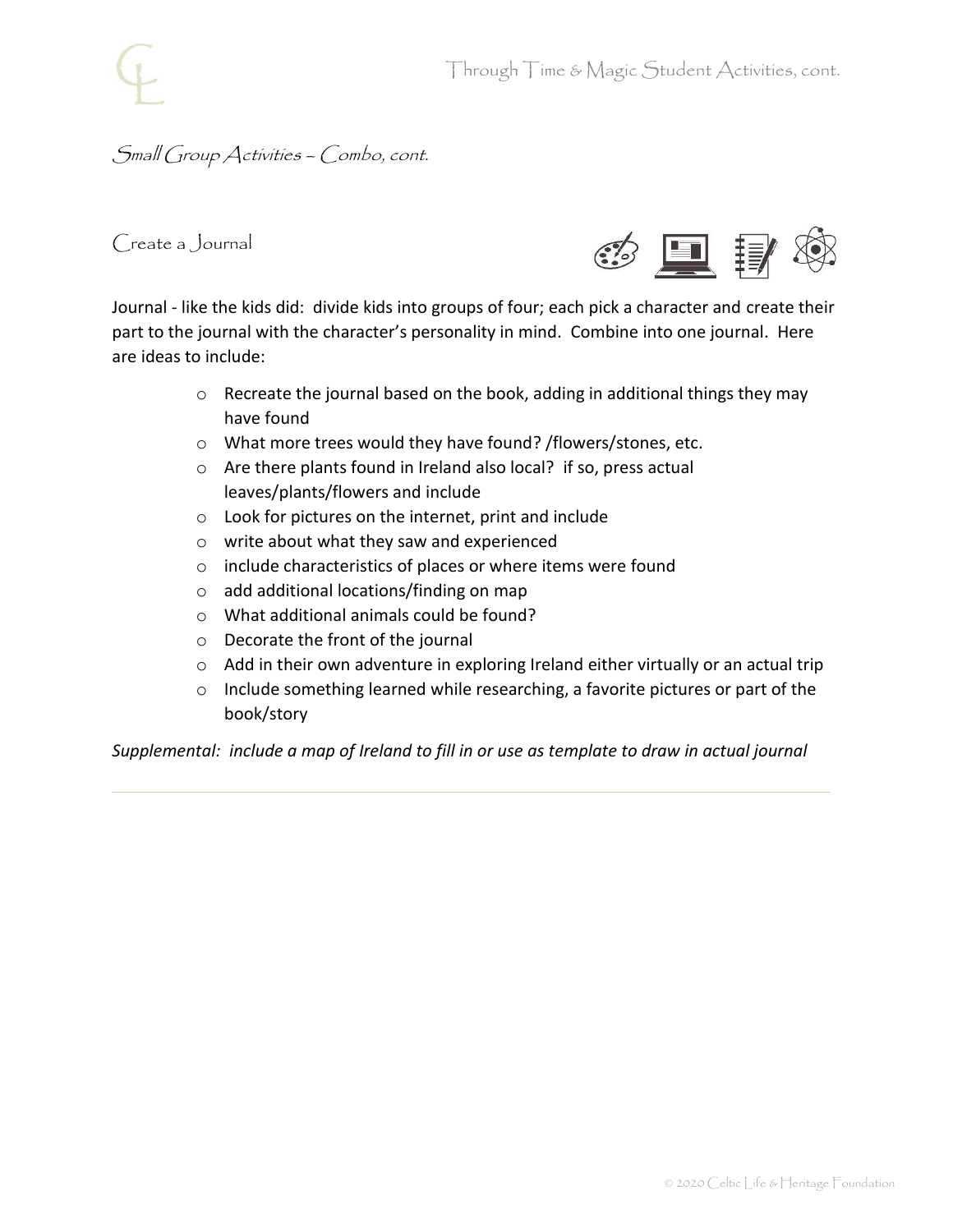Through Time & Magic Student Activities, cont.

## Entire Class Activities - Combo

|--|

Bingo



Using bingo sheets attached, give each child a sheet. Use descriptions/definitions as the "callout" and students must match the word from the callout clues. (there are 30 varieties)

*Supplemental: Bingo cards and callouts (bingo cards made fro[m myfreebingocards.com\)](https://myfreebingocards.com/)*



Treasure map

Divide class into groups. Each group creates a treasure map for finding items in the story based on the supplemental list. Can use paper cut outs of pictures, or symbolic items for item, or use from the match cards provided. Swap maps with another group and try to find the items. After all treasure has been found, each group gives a quick presentation of what they found with quick fun-facts about each item.

*Supplementals: Use pictures portion of match cards; treasure symbol ideas*



Sight Word Vocabulary Activity

Print the cards from the file and spread out around the room. From the master list, read off a card and have a specific child find the card, then they say again while holding the card up.

Options: Print two sets of cards. Give each child a card, they find the match card on the floor. Do all at the same time or in small groups.

Give each student a card (or more) ahead of time to allow for some research. When they find their card match(es) tell a little about the card.

*Supplemental: cards to print using names of plants/animals/geography/geology from the book*